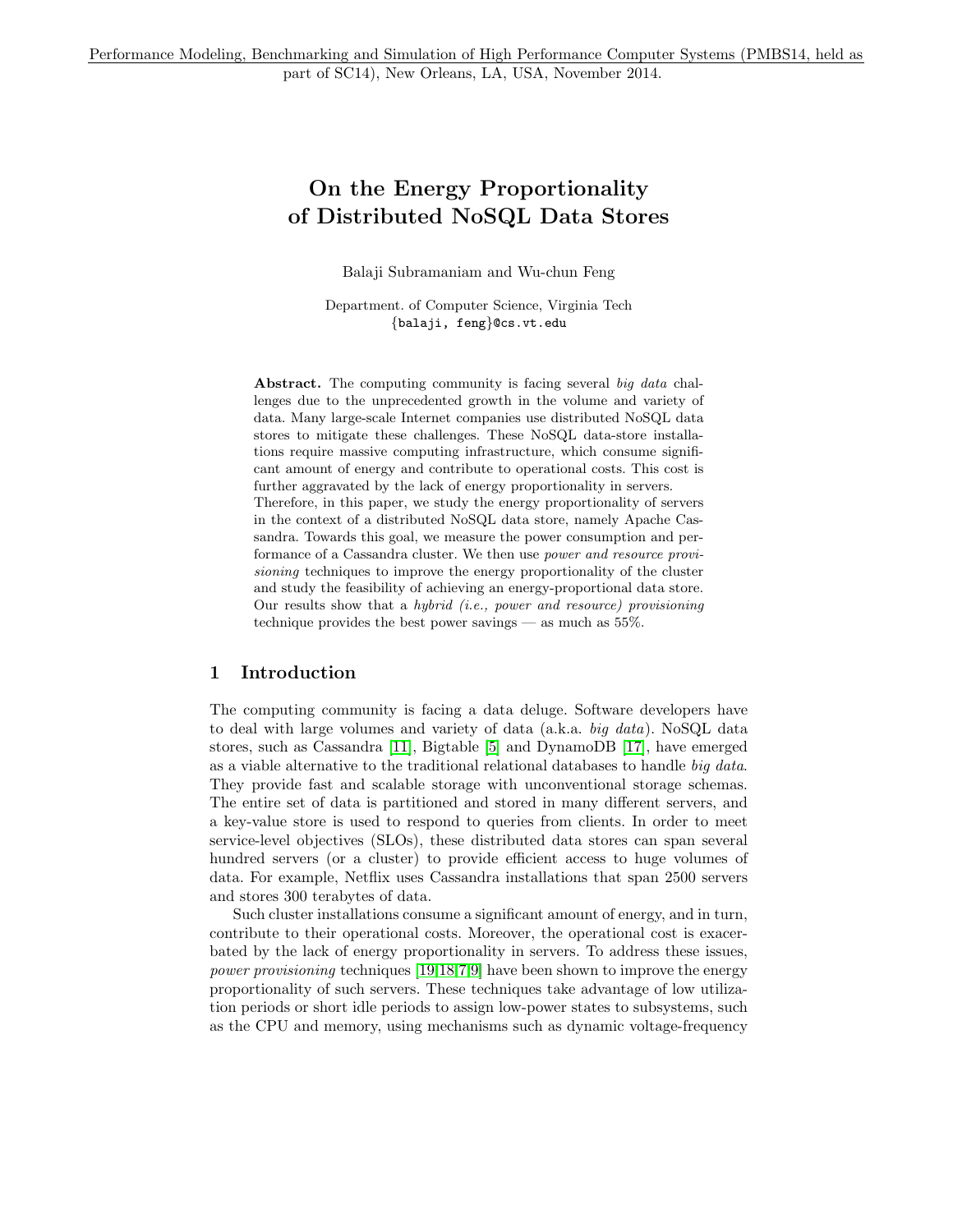scaling (DVFS) or Intel's running average power limit (RAPL). Other researchers have provided solutions to improve the energy proportionality by using *resource* provisioning techniques. These techniques use workload consolidation to minimize the number of servers required to sustain a desired throughput and reduce energy consumption by turning off the servers not in use [\[22\]](#page-10-5).

With the volume of data growing at a rapid pace and the variety of data continuing to evolve and change, distributed NoSQL systems will need increasingly larger cluster installations. Improvements in the energy proportionality of such installations will need to come from both hardware- and software-controlled power management. Thus, our aim in this paper is to study the energy proportionality of clusters in the context of distributed NoSQL data stores. Specifically, we analyze the effectiveness of different software-controlled power management techniques, such as power and resource provisioning, to improve the energy proportionality of NoSQL data store installations. Using Cassandra as our distributed NoSQL data store, we make the following contributions:

- A detailed study of the power consumption and energy proportionality of a Cassandra cluster, including power measurements of individual components within the cluster. In short, we find that the idle power consumption is very high in such distributed NoSQL installations and that the CPU contributes most to the dynamic power range of the cluster.
- $An$  investigation into the effects of different power management techniques on the energy proportionality of a Cassandra cluster. Our results show that significant power savings (up to 55%), and in turn, improvements in energy proportionality can be achieved at low load-levels by taking advantage of the difference between measured latency and SLO. We also find that a hybrid (i.e., power and resource) provisioning technique provides the best power savings, closely followed by resource provisioning.

The rest of the paper is structured as follows. A brief overview of the workload generator, Cassandra, the power management interface and the experimental setup is described in Section [2.](#page-1-0) We present the baseline power and performance measurements in Section [3.](#page-3-0) The trade-offs between latency, power savings and energy proportionality using different power management techniques is described in Section [4.](#page-5-0) A discussion of the related work is presented in Section [5.](#page-8-0) Section [6](#page-9-2) concludes the paper.

# <span id="page-1-0"></span>2 Background

In this section, we present the following background information to provide context for our work: (1) the workload generator, (2) the distributed NoSQL data store, (3) the power management interface and (4) the experimental set-up.

## 2.1 Workload Generator: YCSB

To generate the workload for our experiments, we use the Yahoo! Cloud Serving Benchmark (YCSB) [\[3\]](#page-9-3). YCSB is a benchmarking framework to evaluate the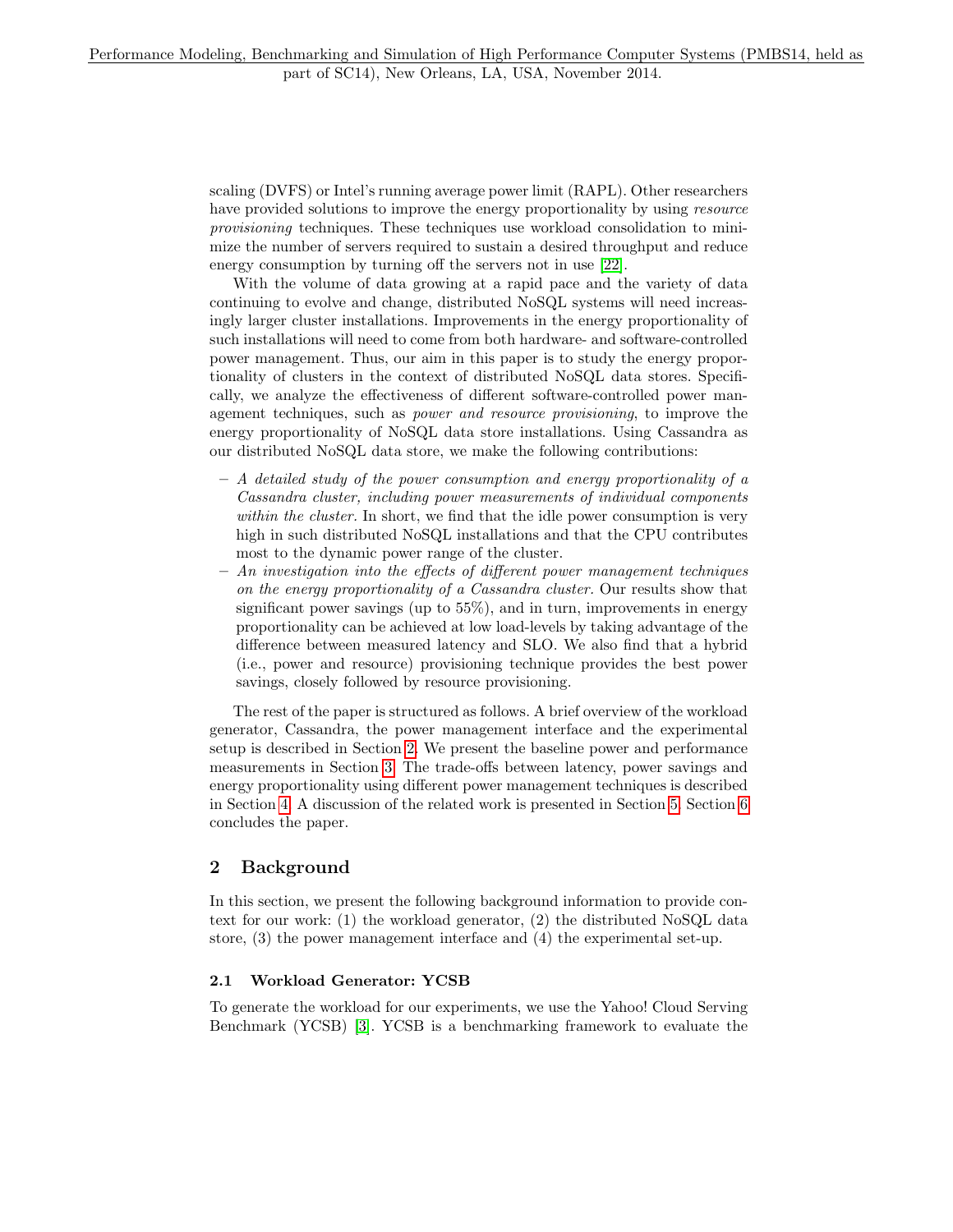performance of cloud data-serving systems. The framework consists of a loadgenerating client and a set of standard workloads, such as read-heavy or writeheavy workloads, which helps in stressing important performance aspects of a data-serving system. YCSB also allows the user to configure benchmarking parameters such as number of client threads and the number of record counts.

#### 2.2 NoSQL Data Store: Apache Cassandra

We use Cassandra [\[11,](#page-10-0)[1\]](#page-9-4) as our distributed NoSQL data store. Cassandra aims to manage large amounts of data distributed across many commodity servers. It provides a reliable, high-availability service using a peer-to-peer architecture. The data is split across each node in the cluster using consistent hashing. Specifically, a random value within the range of the hash-function output is assigned to each node in the system and represents its position in the ring. Each data item identified by a key is assigned to a node by hashing the data item's key to yield its position on the ring and then walking the ring clockwise to find the first node with a position larger than the item's position.

To improve availability, each data item can be replicated at N different hosts, where  $N$  is the replication factor. Cassandra uses a gossip protocol to locally determine whether any other nodes in the cluster have failed. A Cassandra cluster can be provisioned with extra resources easily by providing the newly added node with information about the *seed* node (initial contact points) in the already existing cluster. All of the above features make Cassandra not only tolerant against single points of failure but also scalable. To evaluate Cassandra, we use the aforementioned YCSB workload generator.

#### 2.3 Power Management Interface

To study energy proportionality in the context of a distributed NoSQL data store, namely Cassandra, we use Intel's Running Average Power Limit (RAPL) [\[2,](#page-9-5)[6\]](#page-9-6) interfaces for power management. RAPL, which debuted in Intel Sandy Bridge processors, provides interfaces to mechanisms that can measure the energy consumption of specific subsystems and enforce power consumption limits on them. The RAPL interfaces can be programmed using the model-specific registers (MSRs).

#### 2.4 Experimental Setup

With respect to hardware, we use a four-node cluster as our evaluation testbed. Each node consists of an Intel Xeon E5-2620 processor, 16 GB of memory, and a 256-GB hard disk. A separate server runs the YCSB client, which sends data serving requests to the Cassandra cluster.

For configuration, we load 10-million records into the data store with a replication of three so that the Cassandra cluster can sustain multiple node failures. For the workloads, we evaluate with a read-only workload and an update-only workload. The requests follow a Zipfian distribution.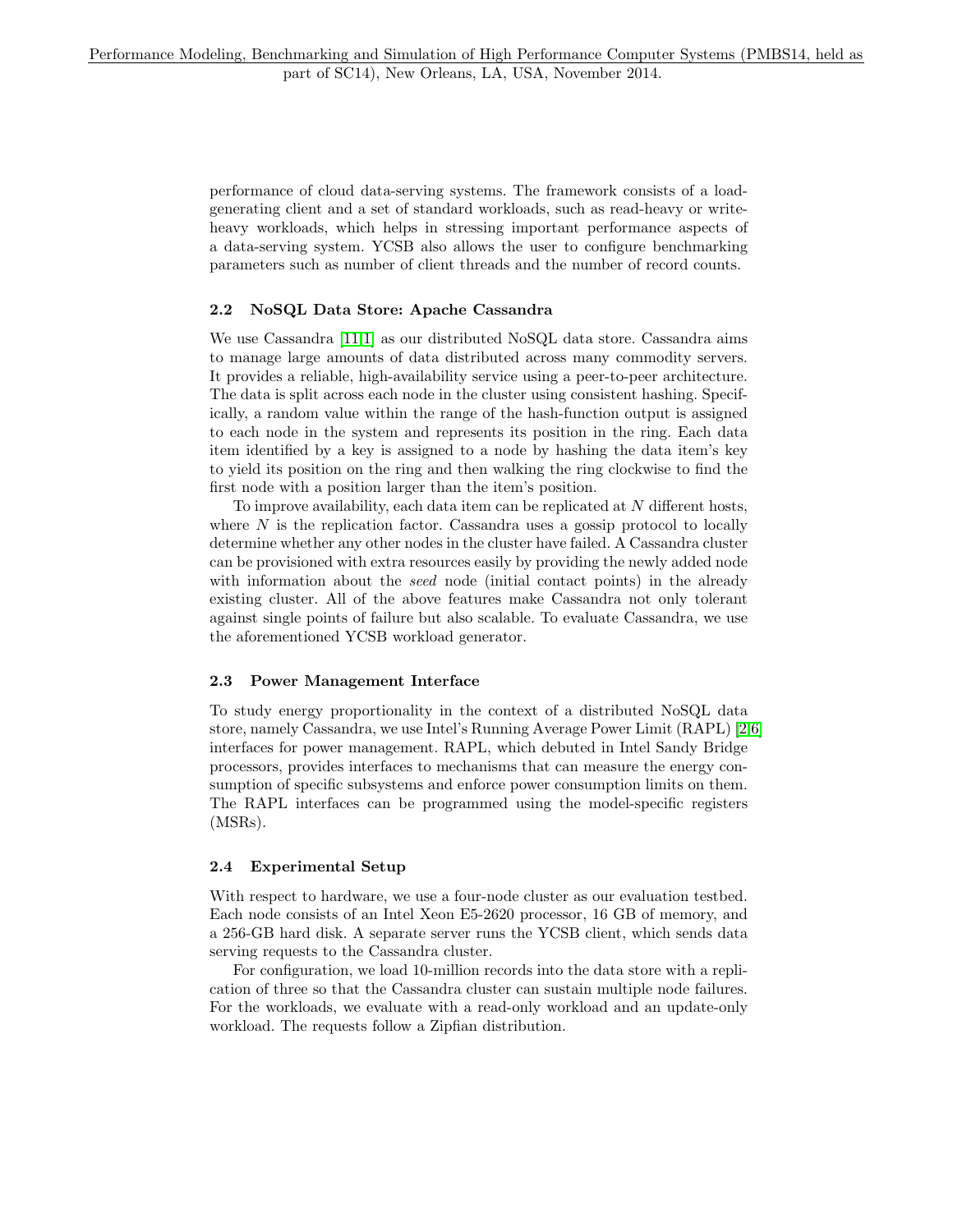For data collection, the YCSB client reports the performance achieved in terms of throughput and latency, specifically average latency and latencies at the 95th and 99th percentile. To collect power numbers, a Watts Up power meter recorded full-system power measurements while the RAPL interfaces collected subsystem-level power measurements.

#### <span id="page-3-0"></span>3 Baseline Measurements for Power and Latency

Here we measure the performance and corresponding power consumption of the Cassandra cluster. The goals are two-fold: (1) to improve our understanding of the relationship between power and performance for a distributed NoSQL data store and (2) to identify any potential for power savings.

Figure [1](#page-3-1) shows the power distribution for the read-only workload and the update-only workload across the entire cluster. The values reported in Figure [1](#page-3-1) are based on the sum of the power consumption from each node in the cluster and averaged over multiple runs. System components other than the processor and memory are represented as " $Others$ " [1](#page-3-2) in legend of the figure.



<span id="page-3-1"></span>Fig. 1. Component-Level Power Distribution.

The other components of the system consumed a significant portion of the power when idling (i.e., 61% and 42% of the total power for the read-only and update-only workloads, respectively). However, they only add 2% and 8% more to the power consumption when the system is under load for the two workload cases, respectively. In contrast, the processor package adds another 22% and

<span id="page-3-2"></span><sup>&</sup>lt;sup>1</sup> The other components, denoted by "Others," also include the power consumption of the hard disk.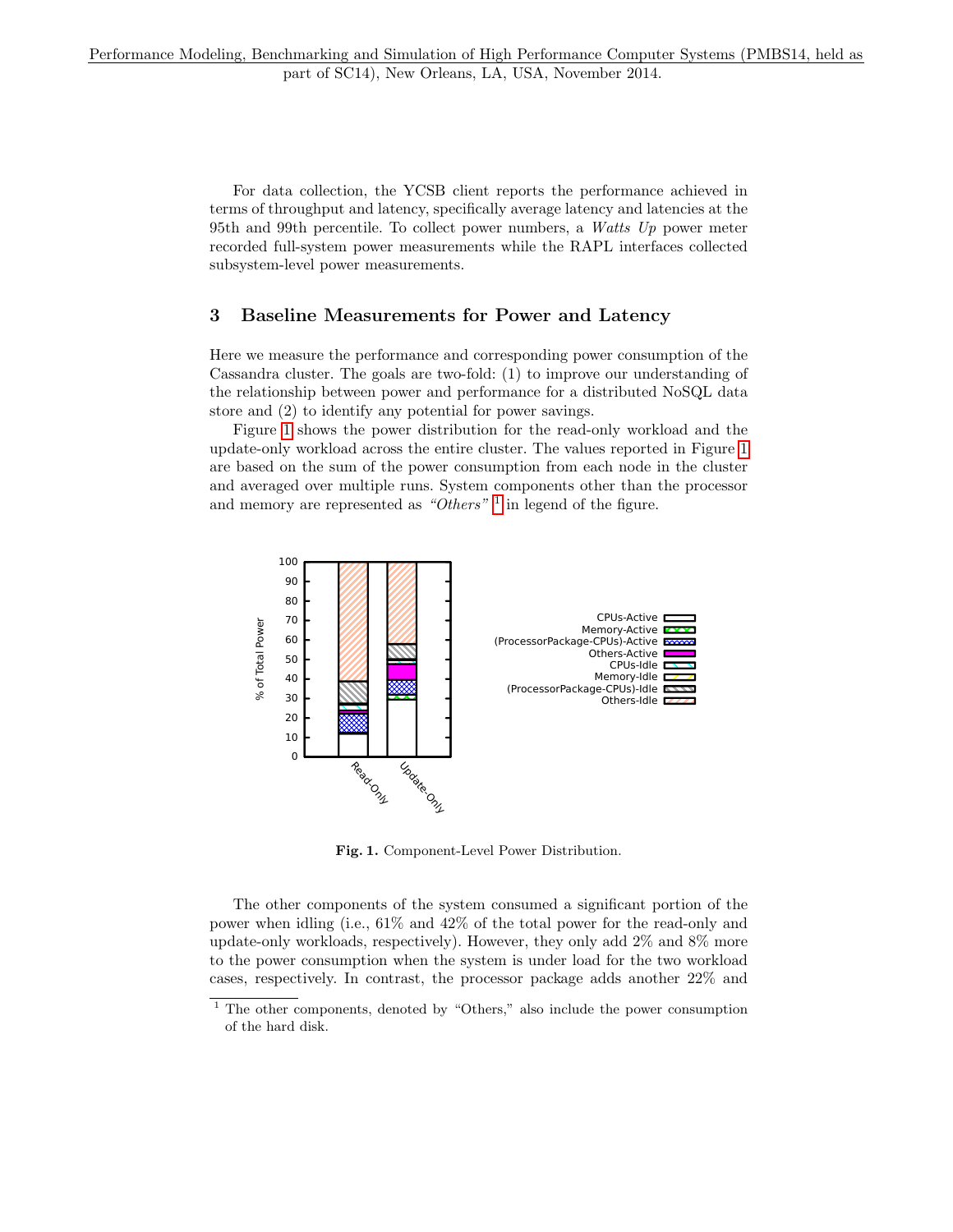

<span id="page-4-1"></span><span id="page-4-0"></span>Fig. 3. Latency Profile

37% to the power consumption distribution for the workloads under evaluation. This shows that the processor contributes significantly to the dynamic power range of the cluster under test. The plot shows only the distribution of power consumption at the highest load on the system (i.e., 100% load-level). However, we are also interested in analyzing the energy proportionality (i.e., the power consumption at different load-levels) of the system, which leads us to Figure [2.](#page-4-0)

Figure [2](#page-4-0) shows the normalized power consumed by the system at different load-levels. We normalize power relative to the power consumed at 100% loadlevel by that component. For example, each value in the CPU power trend is normalized to the power consumed by the CPU at 100% load-level. We also show the ideal energy proportional case for comparison purposes. Several insights can be gleaned from these figures. As evident from the figure, the system exhibits poor energy proportionality for both the workloads as it varies between 80% and 100% of normalized power. The read-only workload, however, exhibits better energy proportionality on the cluster than the update-only workload. For example, the CPUs have a linear increase in power consumption and varies between 30% and 100% for the read-only workload. However, the power consumption of the CPU varies only between 75% and 100% for the update-only workload even though the CPUs consume a higher percentage of the overall power, as shown in Figure [1.](#page-3-1) Later in this paper, we analyze whether existing power-management techniques can help to improve the energy proportionality of the cluster system.

Figure [3](#page-4-1) shows the latency profile for the two workloads. We present the average latency as well as the latencies at the 95th and 99th percentile at different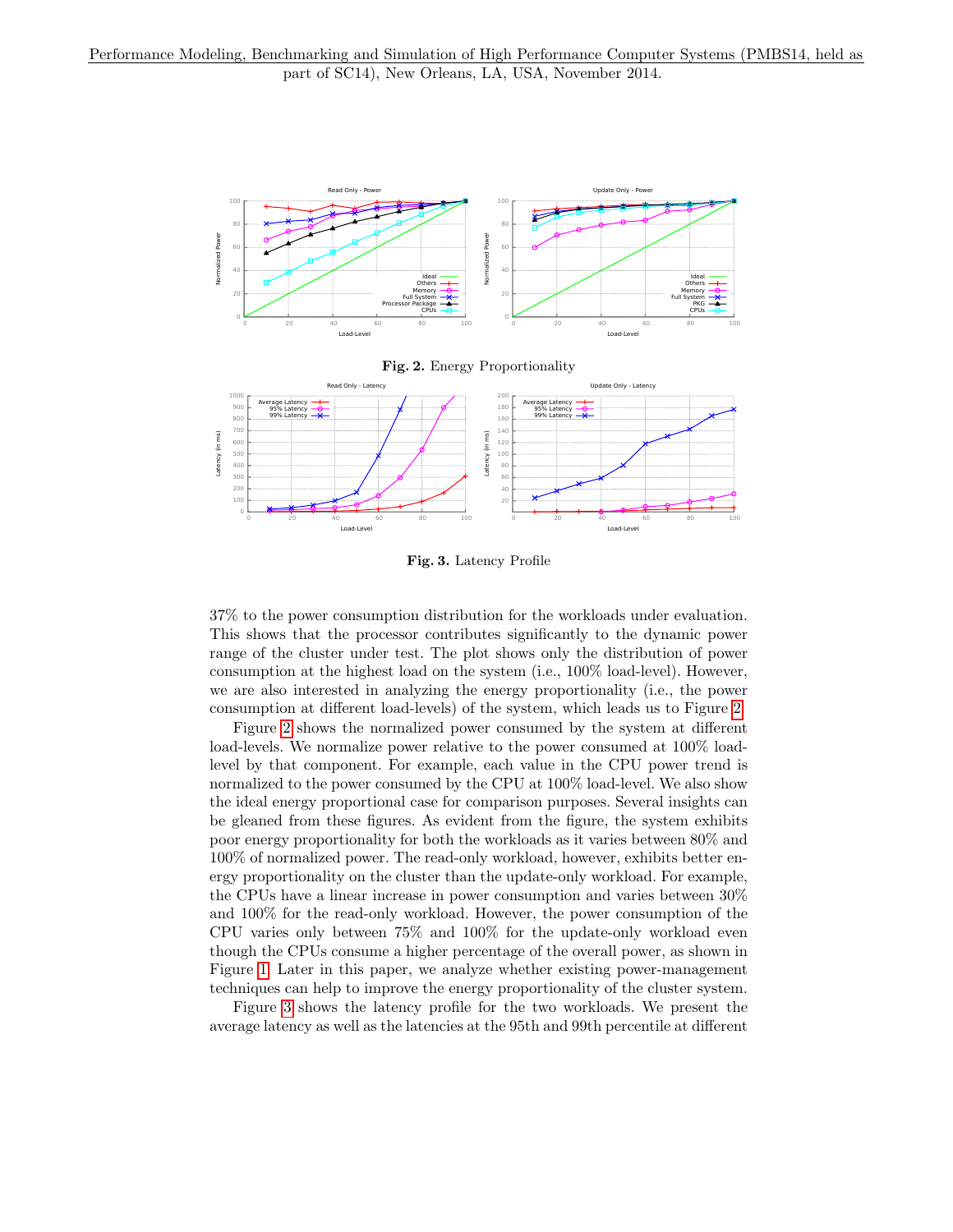load-levels for each workload. The performance targets (or SLOs) are typically based on either the 95th or 99th percentile rather than by the average. These SLOs are fixed at a particular value by the service provider and do not depend on the load-level of the system. SLOs provide us with the opportunity to trade latency for power under certain load-levels.

If the cluster achieves lower latencies at low load-levels, power-management techniques can be used to improve the efficiency of the cluster by provisioning power or provisioning server resources. For example, if the SLO is set as 160ms on the 99th-percentile latency for the update-only workload, there exists headroom between the measured latency and the SLO for any load-level less than 90%. We can use this headroom to improve the power consumption of the cluster, thus improving energy proportionality. In rest of the paper, we examine this power versus latency trade-off using different power-management techniques.

# <span id="page-5-0"></span>4 Evaluation of Power-Management Techniques for NoSQL Data Store

In this section, we evaluate the effect of different power-management techniques on the power consumption and energy proportionality of the Cassandra cluster. In this paper, we evaluate three different techniques: power, resource, and hybrid (i.e., power and resource) provisioning. The power-management techniques are applied while meeting the SLOs. Two different SLOs on latency, one on the 95th percentile and the other on the 99th percentile, are evaluated for each of the workload. For the read-only workload, we fix the SLOs at 600 ms for the 95thpercentile latency and 1000 ms for the 99th-percentile latency. For the updateonly workload, the SLOs are fixed at 25 ms for the 95th-percentile latency and 160 ms for the 99th-percentile latency.

For power provisioning, we use the power-limiting interface of RAPL. RAPL maintains an average power limit over a sliding window instead of enforcing strict limits on the instantaneous power. The advantage of having an average power limit is that if the average performance requirement is within the specified power limits, the workload will not incur any performance degradation even if the performance requirement surpasses the power limit over short bursts of time. (The user has to provide a power bound and a time window in which the limit has to be maintained.)

In this paper, we use only CPU power limiting as we have shown that it contributes most to the dynamic power range of the system (see Figure [1\)](#page-3-1). We run the workload at a particular load-level and manually change the CPU power limit in order to find the best power limit for the CPU which satisfies the SLOs. The evaluation of resource provisioning is done by manually hibernating nodes in the cluster. Hibernating nodes saves approximately 40 watts per node. We manually find the optimal number of nodes to run Cassandra to satisfy SLOs at a given load-level. We also evaluate a hybrid version of power and resource provisioning. First, we run the workload on the optimal number of nodes and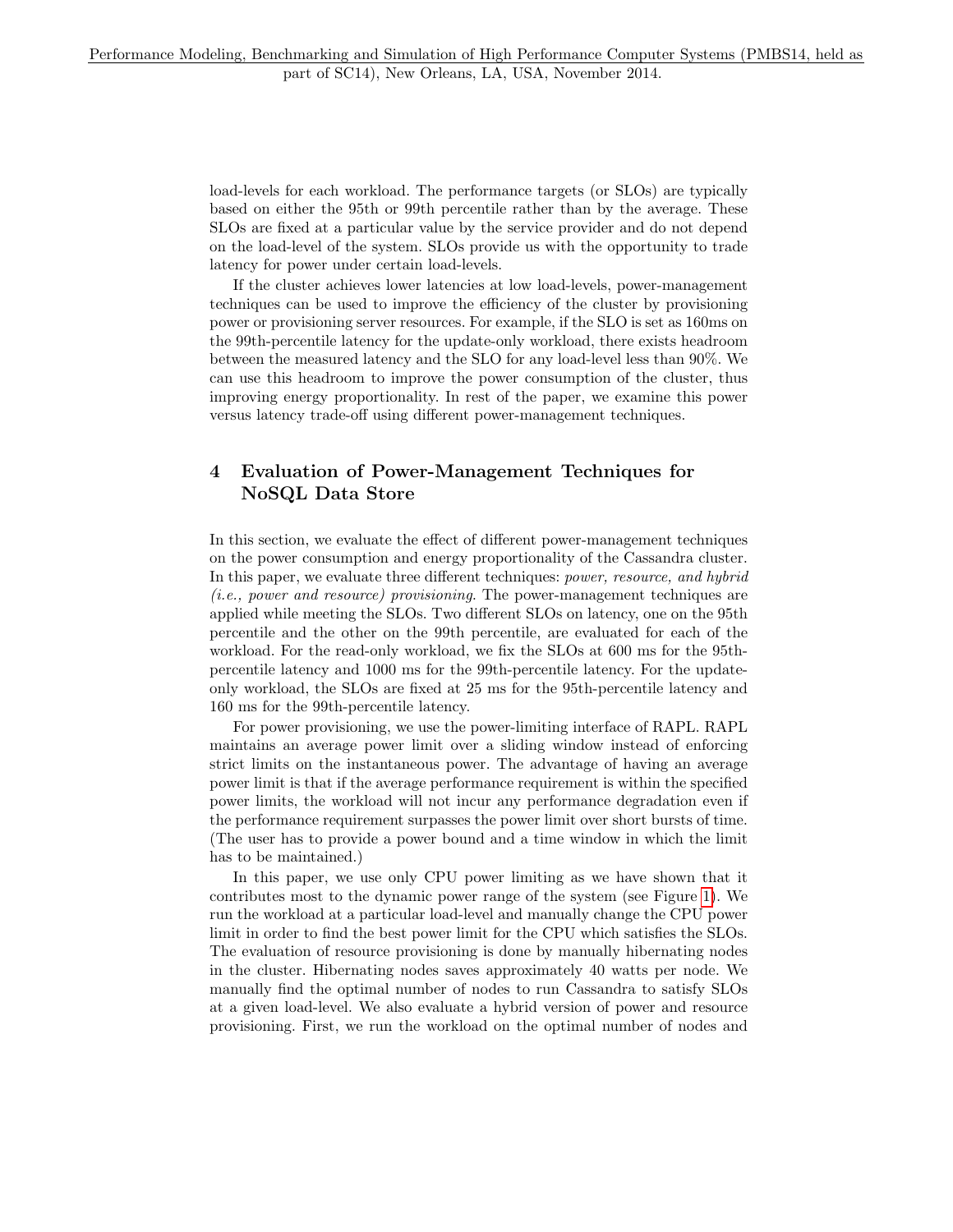

<span id="page-6-0"></span>



<span id="page-6-1"></span>Fig. 5. Update Only Workload - Full System Energy Proportionality

then find the best possible CPU power limit on those nodes that satisfy the SLOs.

#### 4.1 Energy Proportionality

Our main goal in this section is to understand the effects of the different powermanagement techniques on the energy proportionality of the system. Figures [4](#page-6-0) and [5](#page-6-1) show the effects of different power-management techniques on the energy proportionality of the read-only and update-only workloads, respectively, under different SLO targets. Energy proportionality is improved in every case.

Power provisioning is the least effective technique. However, it still saves power even at low load-levels. Resource provisioning and hybrid provisioning achieve better than energy-proportional operation at certain load-levels for both the workloads. Resource provisioning in certain cases provides higher energyproportionality improvements when the SLO target is relaxed. For example at 80% load-level in the read-only workload case, better energy proportionality is achieved when the SLO is changed from the 99th percentile to the 95th. In this case, we achieve better energy proportionality because the 95th-percentile SLO can be maintained with only three nodes when compared to the four nodes used for satisfying the SLO for the 99th percentile.

We quantify energy proportionality using the energy-proportionality (EP) metric [\[15\]](#page-10-6). The EP metric is calculated, as shown in Equation [\(1\)](#page-7-0), where  $Area_{System}$  and  $Area_{Ideal}$  represent the area under the system and ideal power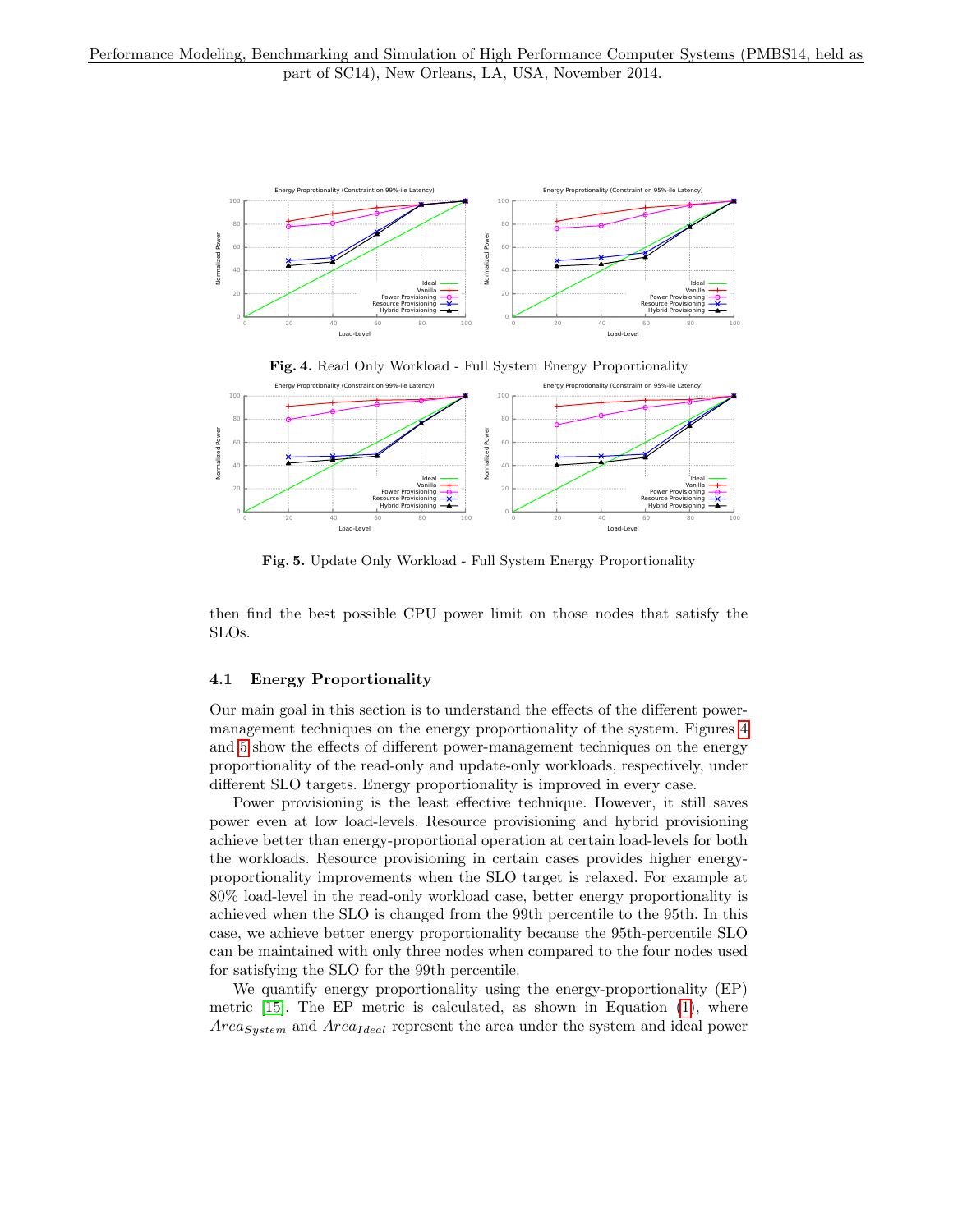curve, respectively. A value of 1 for the metric represents an ideal energyproportional system. A value of 0 represents a system that consumes a constant amount of power irrespective of the load-level. A value greater than 1 represents a system which is better than energy proportional.

<span id="page-7-0"></span>
$$
EP = 1 - \frac{Area_{System} - Area_{Ideal}}{Area_{Ideal}} \tag{1}
$$

Figure [6](#page-7-1) shows the EP metric for the power-management techniques under different SLOs. In general, the power management techniques under evaluation improve the energy proportionality of the update-only workload better than the read-only workload. In certain cases for the update-only workload,  $EP > 1$  is achieved.



<span id="page-7-1"></span>Fig. 6. EP Metric (PP = Power Provisioning,  $RP =$  Resource Provisioning,  $HP =$ Hybrid Provisoning)

## 4.2 Power Savings

Figure [7](#page-8-1) shows the power savings resulting from the different power-management techniques. The savings range from 5% to 45% for the read-only workload and 15% to 55% for the update-only workload. In each case, hybrid provisioning provides the most power savings, but it is only marginal power savings over resource provisioning. We also observe that if the same number of nodes are used, relaxing the SLO target only provides marginal power savings. For example, power savings in the case of power provisioning under both the SLOs for the workloads provide similar power savings.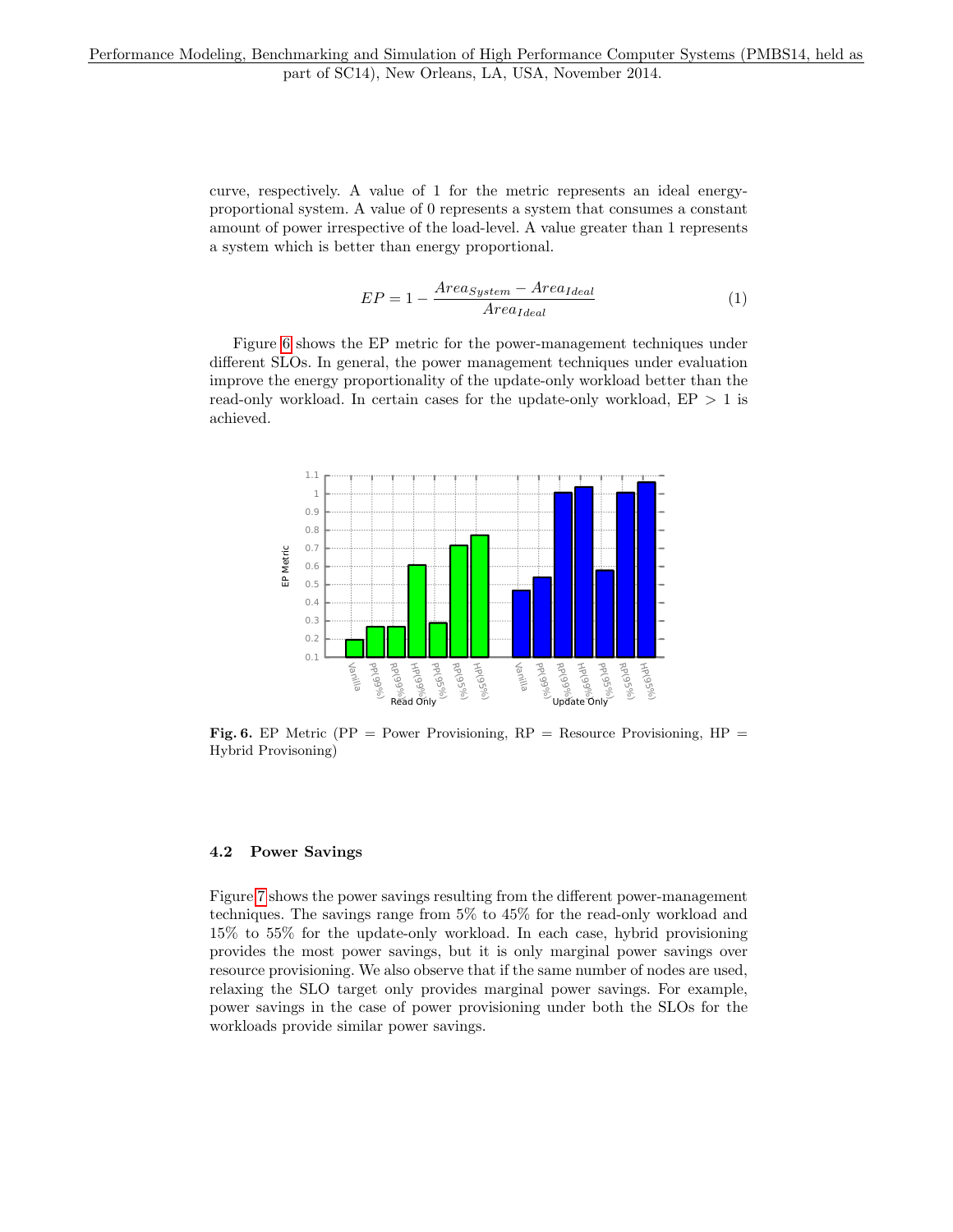

<span id="page-8-1"></span>Fig. 7. Power Savings

# <span id="page-8-0"></span>5 Related Work

Dimitris et al. [\[20\]](#page-10-7) provide a comprehensive study of component-level power consumption of relational databases on a single node. They analyze the energy efficiency of database servers using different hardware and software knobs such as CPU frequency, scheduling policy and inter-query parallelism. They conclude that the most energy-efficient operating point is also the highest performing configuration. Willis et al. [\[12\]](#page-10-8) study the trade-offs between performance scalability and energy efficiency for relational databases. They identify hardware and software bottlenecks that affect performance scalability and energy efficiency. In addition, they provide guidelines for energy-efficient cluster design in the context of parallel database software. Our research complements theirs by addressing with the energy proportionality of non-relational (a.k.a. NoSQL) databases.

In our previous work [\[19,](#page-10-2)[18\]](#page-10-3), we studied the effects of RAPL power limiting on the performance, energy proportionality and energy efficiency of enterprise applications. We also designed a runtime system to decrease the energy proportionality gap. To design this runtime system, we used a load-detection model and optimization framework that uses statistical models for capturing the performance of an application under power limit. Wong et al. [\[22,](#page-10-5)[21\]](#page-10-9) provide an infrastructure for improving the energy proportionality using server-level heterogeneity. They combine a high-power compute node with a low-power processor essentially creating two different power-performance operation regions. They save power by redirecting requests to the low-power processor at low request rates thereby improving energy proportionality. In addition, they compare cluster-level packing techniques (resource provisioning) and server-level low power modes to identify if one of these technique is better with current generation of processors. Fan et al. [\[10\]](#page-10-10) study the improvements to peak power consumption of a group of servers due to the improvements in non-peak power efficiency using their power model. They provide analytical evidence that shows energy-proportional systems will enable improved power capping at the data-center level. In this paper, we complement the existing literature by studying the effects of power and resource provisioning on the energy proportionality of a NoSQL cluster installation. Our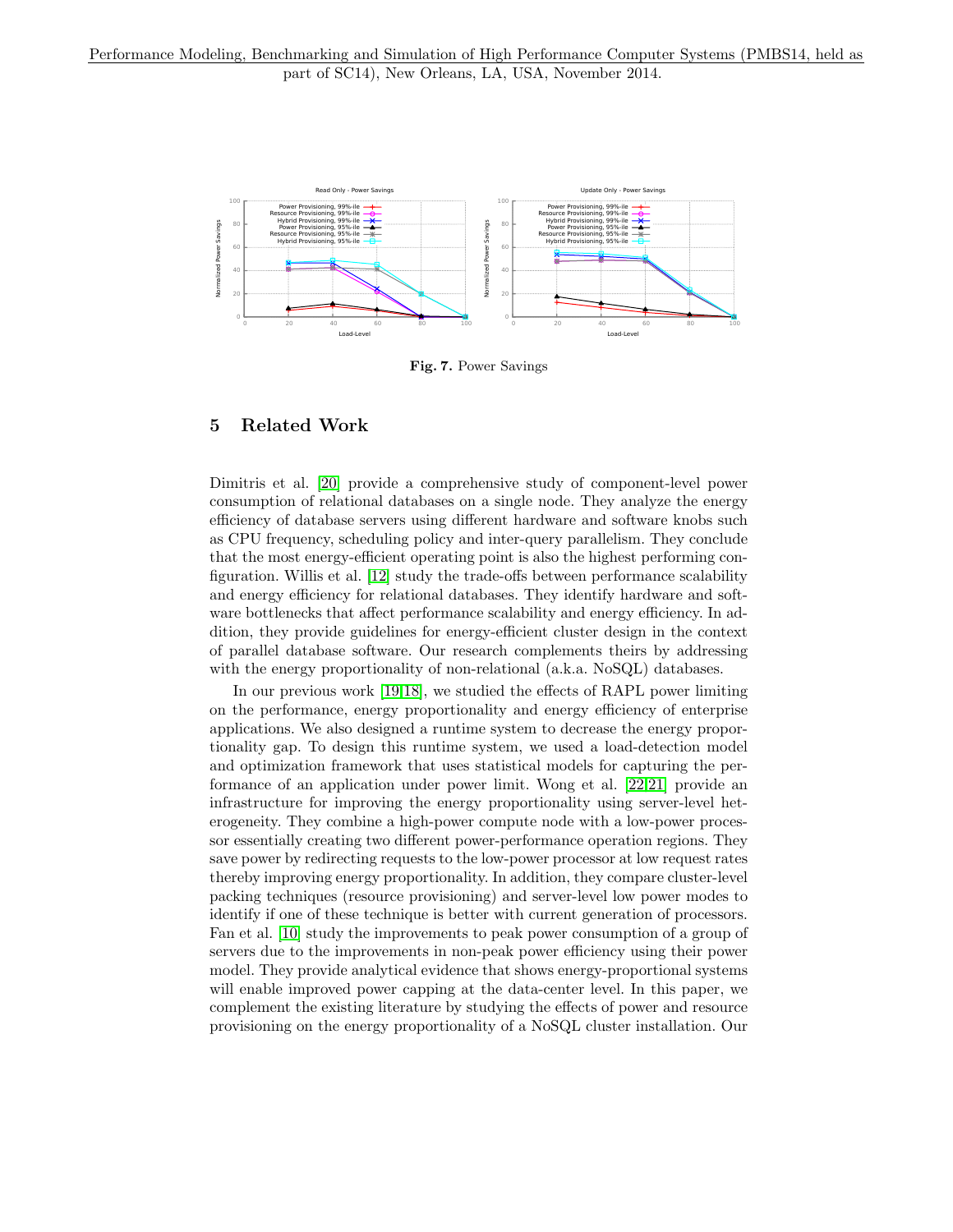paper is also the first step towards a runtime system for power management of such installations.

Deng et al. [\[7,](#page-9-1)[8,](#page-10-11)[9\]](#page-10-4) propose the CoScale framework, which dynamically adapts the frequency of the CPU and memory while respecting a certain application performance degradation target. They also take per-core frequency settings into account. Li et al. [\[13\]](#page-10-12) study the CPU microarchitectural adaptation and memory low-power states to reduce energy consumption of applications bounding the performance loss by using a slack allocation algorithm. Sarood et al. [\[16\]](#page-10-13) present an interpolation scheme to optimally allocate power for CPU and memory subsystems in an over-provisioned high-performance computing cluster for scientific workloads. This paper deals with improving energy efficiency of the compute nodes across different levels of utilization (and not just at the peak utilization levels) as data centers running even well-tuned applications spend a significant fraction of their time below peak utilization levels [\[4](#page-9-7)[,14,](#page-10-14)[10\]](#page-10-10).

## <span id="page-9-2"></span>6 Conclusion

In this paper, we analyze the power distribution and energy proportionality of a distributed NoSQL data store. We find that the idle power in such an installation is significant, and most of the power is consumed by the CPUs when the system is under load. We apply different power-management techniques to the cluster supporting the distributed NoSQL data store in order to investigate whether we can trade latency for power at low utilization of the cluster by taking advantage of the difference between the measured latency and SLO. Our results show that our hybrid-provisioning technique delivers the most power savings (up to 55%), followed by resource provisioning.

## References

- <span id="page-9-4"></span>1. Apache Cassandra. Available at <http://cassandra.apache.org/>.
- <span id="page-9-5"></span>2. Intel 64 and IA-32 Software Developer Manuals - Volume 3. [www.intel.com/content/www/us/en/processors/](www.intel.com/content/www/us/en/processors/architectures-software-developer-manuals.html) [architectures-software-developer-manuals.html](www.intel.com/content/www/us/en/processors/architectures-software-developer-manuals.html).
- <span id="page-9-3"></span>3. Yahoo Cloud Serving Benchmark (YCSB). [https://github.com/](https://github.com/brianfrankcooper/YCSB/wiki) [brianfrankcooper/YCSB/wiki](https://github.com/brianfrankcooper/YCSB/wiki).
- <span id="page-9-7"></span>4. L. A. Barroso and U. Hölzle. The Case for Energy-Proportional Computing. IEEE Computer, 40(12), 2007.
- <span id="page-9-0"></span>5. F. Chang, J. Dean, S. Ghemawat, W. C. Hsieh, D. A. Wallach, M. Burrows, T. Chandra, A. Fikes, and R. E. Gruber. Bigtable: A Distributed Storage System for Structured Data. ACM Transactions on Computer Systems, 2008.
- <span id="page-9-6"></span>6. H. David, E. Gorbatov, U. R. Hanebutte, R. Khanna, and C. Le. RAPL: Memory Power Estimation And Capping. In International Symposium on Low Power Electronics and Design, ISLPED, 2010.
- <span id="page-9-1"></span>7. Q. Deng, D. Meisner, A. Bhattacharjee, T. F. Wenisch, and R. Bianchini. CoScale: Coordinating CPU and Memory System DVFS in Server Systems. In International Symposium on Microarchitecture, MICRO, 2012.